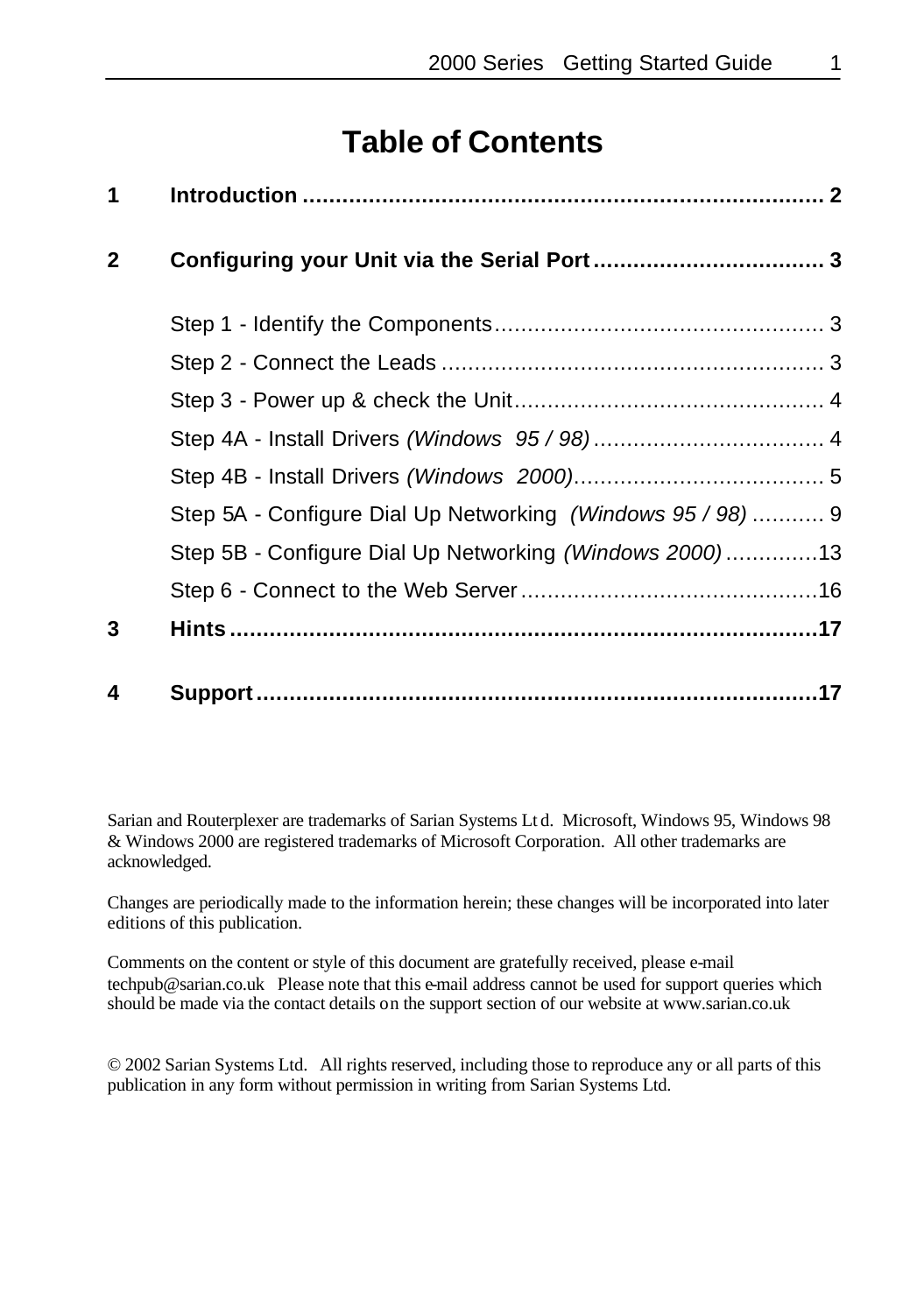## **1 Introduction**

Thank you for purchasing a Sarian Systems 2000 Series Communications device.

This "Getting Started" guide will help you to make initial contact with your unit in order to set the configurable options. The vast majority of applications, however, will need very little configuration to operate correctly.

Your unit has a wide range of advanced features ranging from remote management, protocol conversion and diagnostics to in-built protocol analyzers.

To understand how to use these features, you should carefully read the attached documentation which is supplied either on CD-ROM or paper. The CD-ROM contains a full User Guide in Adobe™ Acrobat™ format and we recommend that you read this thoroughly in order to get the best out of your unit.

#### *IMPORTANT : Throughout this guide we will use the IR2140 Router as an example, however the instructions apply equally to any Terminal Adaptor, Multiplexer or other specialist device in the Sarian 2000 series.*

There are four ways you can send configuration commands to your unit :

- Using a Web Browser to access pages on the built in Web Server
- Command line sessions via Telnet
- Sending a specific configuration file using FTP
- By sending 'AT' type commands to the serial port

Using a web browser such as Netscape Navigator<sup>™</sup> or Internet Explorer<sup>™</sup> is simplest and easiest to understand method and is the one explained in this booklet. The other methods are described in full in the User Guide on the CD-ROM.

To configure your unit via the built in web server, you will first need to establish a PPP serial connection between your unit and a local computer via the supplied serial cable, then use a web browser to access the configuration pages where you can make the necessary configuration changes.

Note that steps 4 and 5 are different depending on your operating system.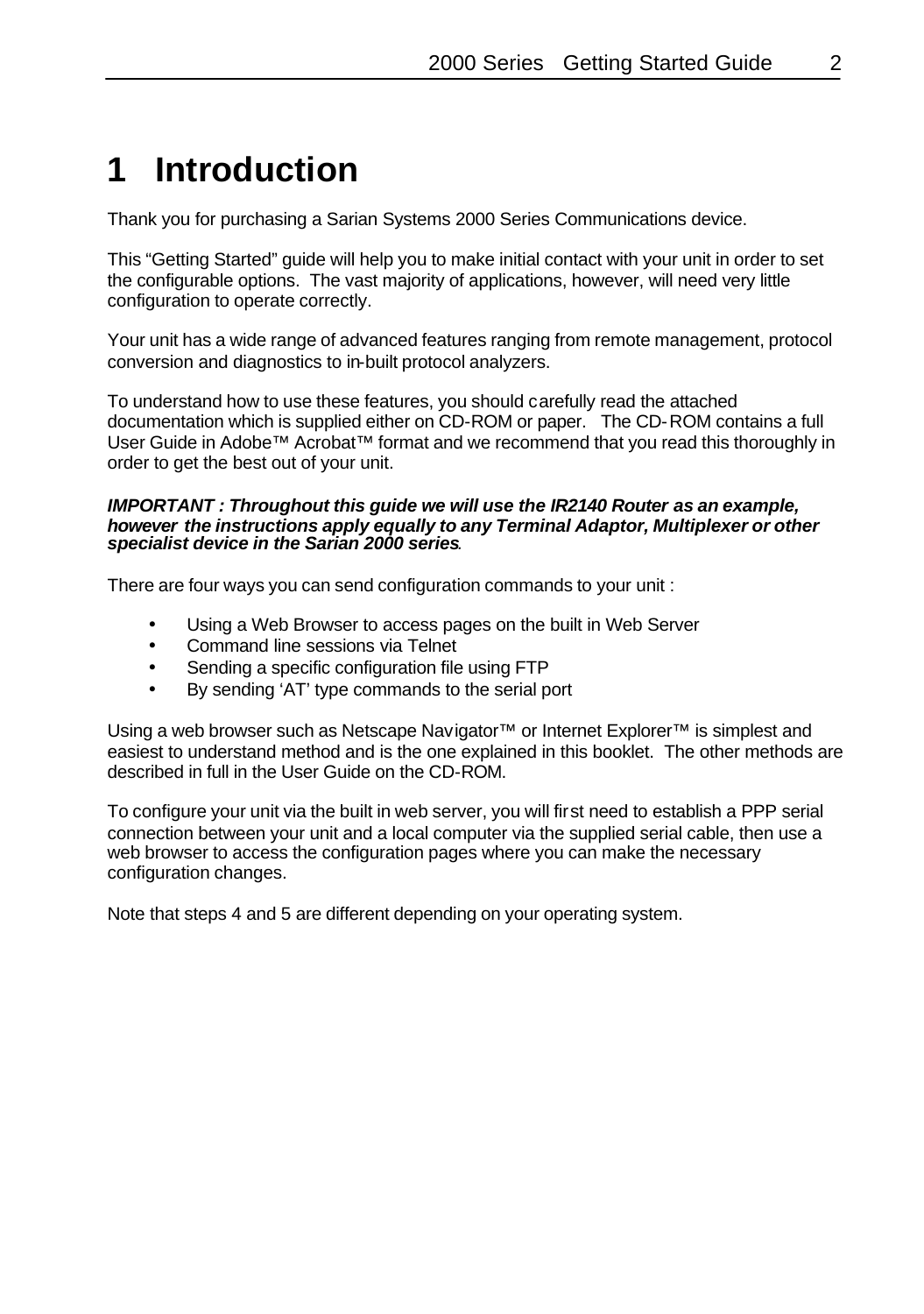# **2 Configuring your unit**

## **Step 1 - Identify the Components**

In the packaging you should find the following items :

- One System Unit
- Serial Modem cable for configuration
- One ISDN patch lead (ISDN capable units only)
- One Plug Top Power supply
- Serial adapter leads (RJ45 to 9 or 25 Way D Type) (optional)
- One CD-ROM containing full documentation
- This "Getting Started Guide"

## **Step 2 - Connect the Leads**

Using the supplied serial cable connect a PC or laptop to the 25 way socket marked 'PORT 0'.

Next, connect one end of the ISDN patch lead into the Router socket marked ISDN BRI and the other end into the ISDN network socket installed by your network provider. *Be careful not to accidentally plug the ISDN circuit into a serial port !*

Finally, plug the connector of the power supply into the socket marked 12V DC and plug the adapter into a convenient mains power outlet.



The above picture is the rear panel of an IR2140 Router. Other types of unit, such as the IR2110 and GR2130 routers may have slightly different back panel layouts, however, ISDN BRI, 12V DC and PORT 0 will still be clearly marked as above.

The serial ports equipped with an RJ45 socket (PORT 2 & 3 in the photo above) require adaptor leads to connect them to your serial devices. These may optionally be supplied with your unit or you can make them up yourself according to the wiring diagram shown in the full User Guide on the CD-ROM.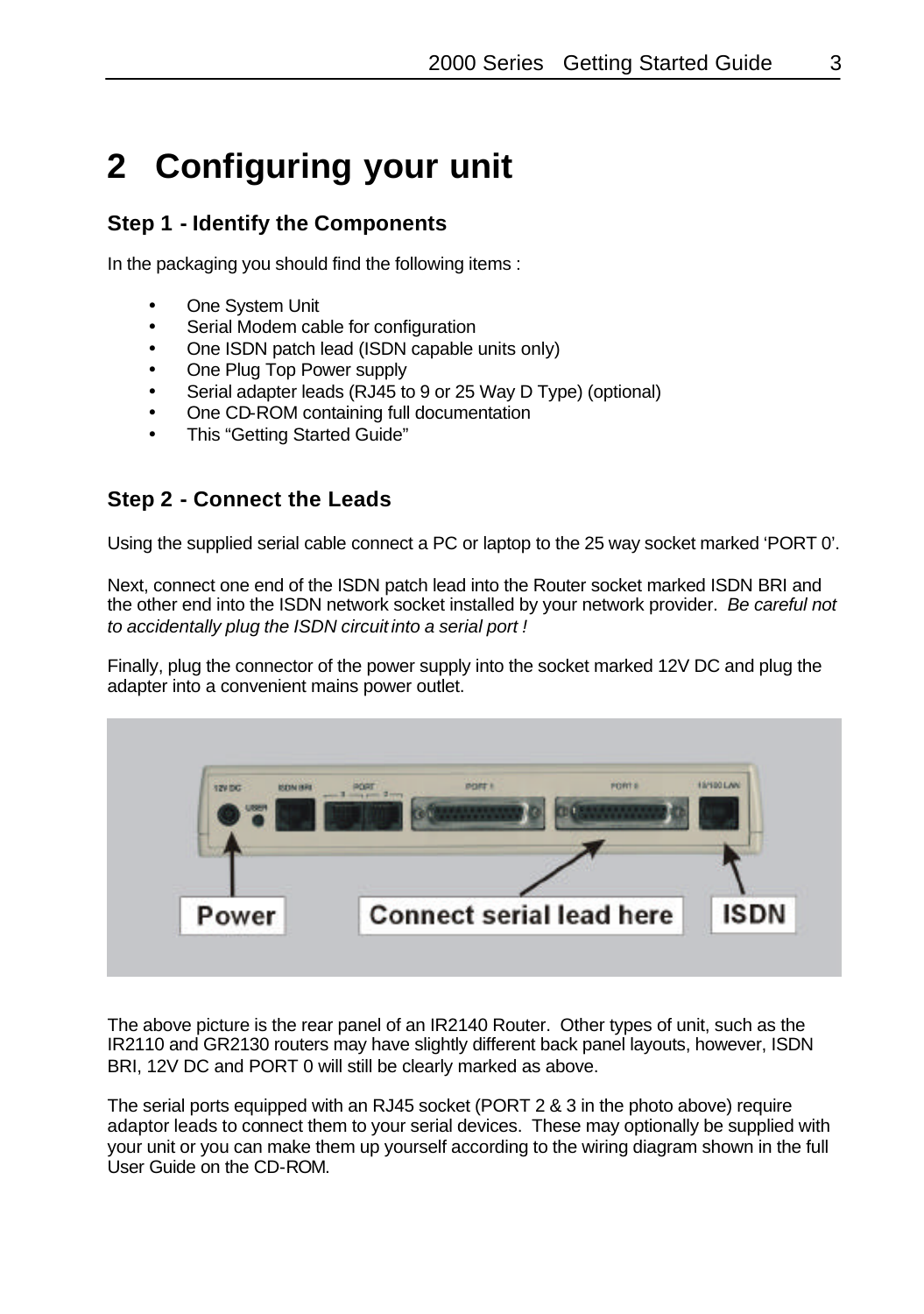### **Step 3 - Power up & check the Unit**

When power is applied, the red 'ON' indicator will light on the front panel and the unit will selftest.

All green lights on the front panel will flash rapidly and then go out. The 'B2' light will then flash alternately red and green to indicate self test in progress, then ex tinguish.

If you have connected the unit to an ISDN line in Step 2, it will then try to establish a connection to the local exchange via the D Channel. If it succeeds, the 'D' indicator will come on and remain lit.

If any other lights except the 'ON' and 'D' indicators remain on, the unit has a detected a fault and you should consult the full documentation for further guidance. *DO NOT TRY TO ACCESS THE UNIT UNTIL THE SELF TEST IS COMPLETE.*

Now proceed to **Step 4A** for Windows 95/98 or **Step 4B** for Windows 2000.

#### **Step 4A - Install Drivers** *(Windows 95 / 98)*

Switch on your PC and from the Start Menu select **START > SETTINGS > CONTROL PANEL> MODEMS** and click on the Add button.

| <b>Moderns Properties</b><br>General Diagnostico |                                                        | 学区            |
|--------------------------------------------------|--------------------------------------------------------|---------------|
|                                                  | The following modern are set up on this computer.      |               |
|                                                  |                                                        |               |
| Add !!                                           | TEST-1                                                 | <b>COFFEE</b> |
| Disting preferences<br>Dialog from 11cms         |                                                        |               |
| daled                                            | Elick Dialing Properties to modify have your calls are |               |
|                                                  | <b>Disirio Pricetiei</b>                               |               |

Windows will advise that it will try to detect your modem. Since we are making a manual installation, ensure that the '**Don't detect my modem, I will select it from a list**' is checked and click **Next >**.You will be presented with a list of devices. Ignore these and click on **Have Disk…**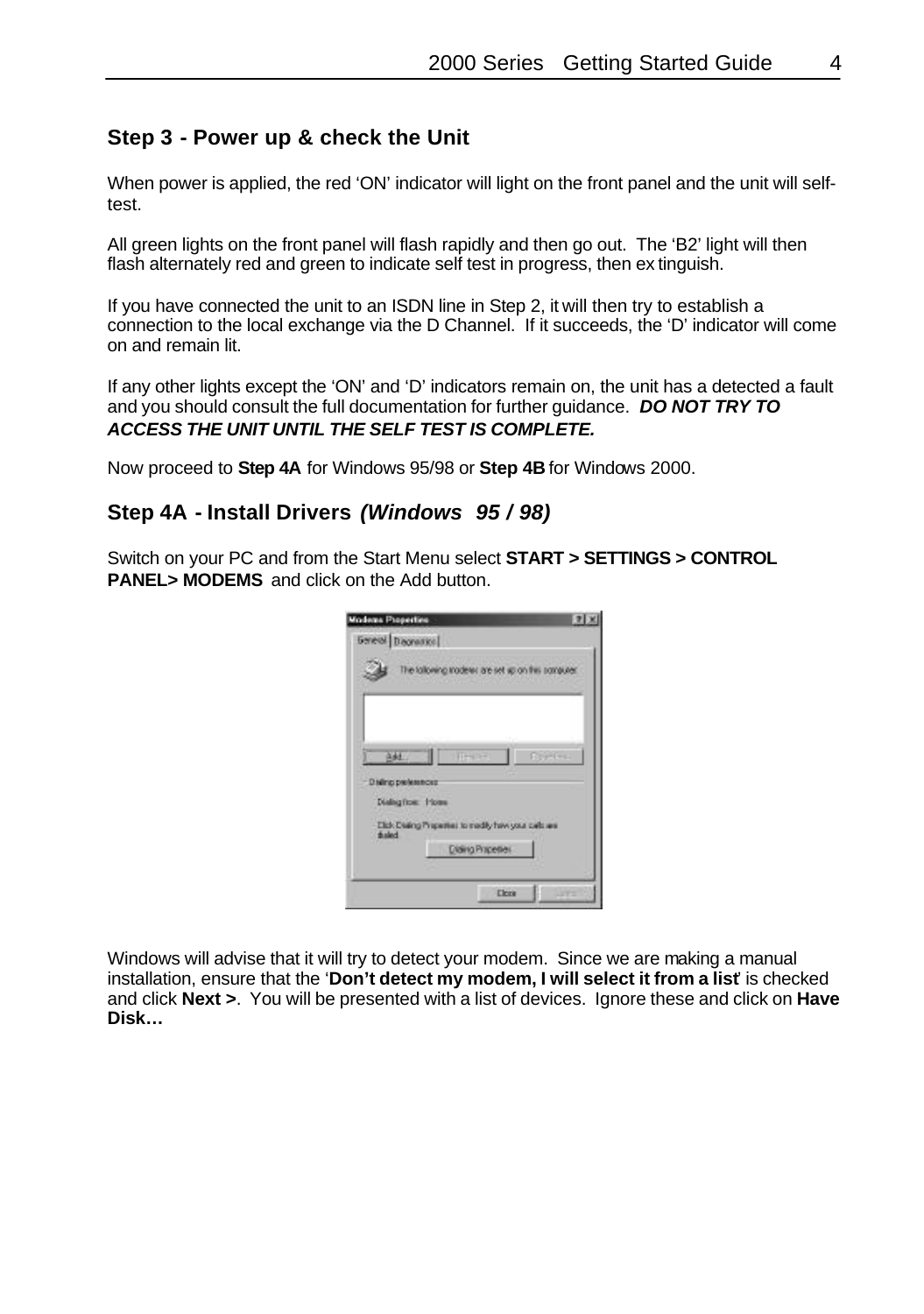|                                                                                                                                 | Dick: the manufacturer and wedel of your recolers if you<br>an if you have an installation clab, 19ck, Hawe Dick',                                                                                                                          |                  |
|---------------------------------------------------------------------------------------------------------------------------------|---------------------------------------------------------------------------------------------------------------------------------------------------------------------------------------------------------------------------------------------|------------------|
| <b>Manufactures</b><br>(Standard Motion: Types)<br>Nobel/leu-Moders Transfill<br>3Day<br>bы<br>Acctor Technoliso, Corpor<br>im. | Macdell<br><b>Chall to Network Fig Monatel</b><br>Dial-Up Networking Small Cabin between 2 PCs.<br>Standard, 380 few Modern<br>Randed 1200 kpc Modern<br>Randard 2480 bps Modem<br>Standard, 5580 late Modern<br>Reported 14:00 from Market |                  |
|                                                                                                                                 |                                                                                                                                                                                                                                             | <b>Have Disk</b> |

You will now need to place the supplied CD-ROM in the drive. Browse to it until you locate the .inf file for your unit as below which is located in the /drivers/win95-98/ folder, then click on OK and then OK again. You will then be presented with a list of available drivers and you should select the appropriate Sarian 2000 Series variant to match your unit.

You will then be asked to confirm which communications port you have connected the serial lead to as below :

| <br>83.2 | You have askepted the following modern.<br>Salan Systems Series 2000                                                                                 |  |
|----------|------------------------------------------------------------------------------------------------------------------------------------------------------|--|
| 66<br>×  | Select the poit to use with this modern.                                                                                                             |  |
|          | Comenumications: Pork (COM1)<br>Communications Port (COM1)<br>Communications Port (COM1)<br>Communications Polt (COM2)<br>Communications Polt (CDM2) |  |
|          |                                                                                                                                                      |  |
|          |                                                                                                                                                      |  |

You should click **Next >** and the driver should install. You will then see a confirmation that the configuration is complete and you can click Finish.

Now proceed to **Step 5A** – Configure Dial up Networking (Windows 95/ 98).

### **Step 4B - Install Drivers** *(Windows 2000)*

From the Windows **Start** menu, select **Settings > Control Panel** then click on the Phone And Modem Options icon. Click on Modem Tab. The following dialogue will appear :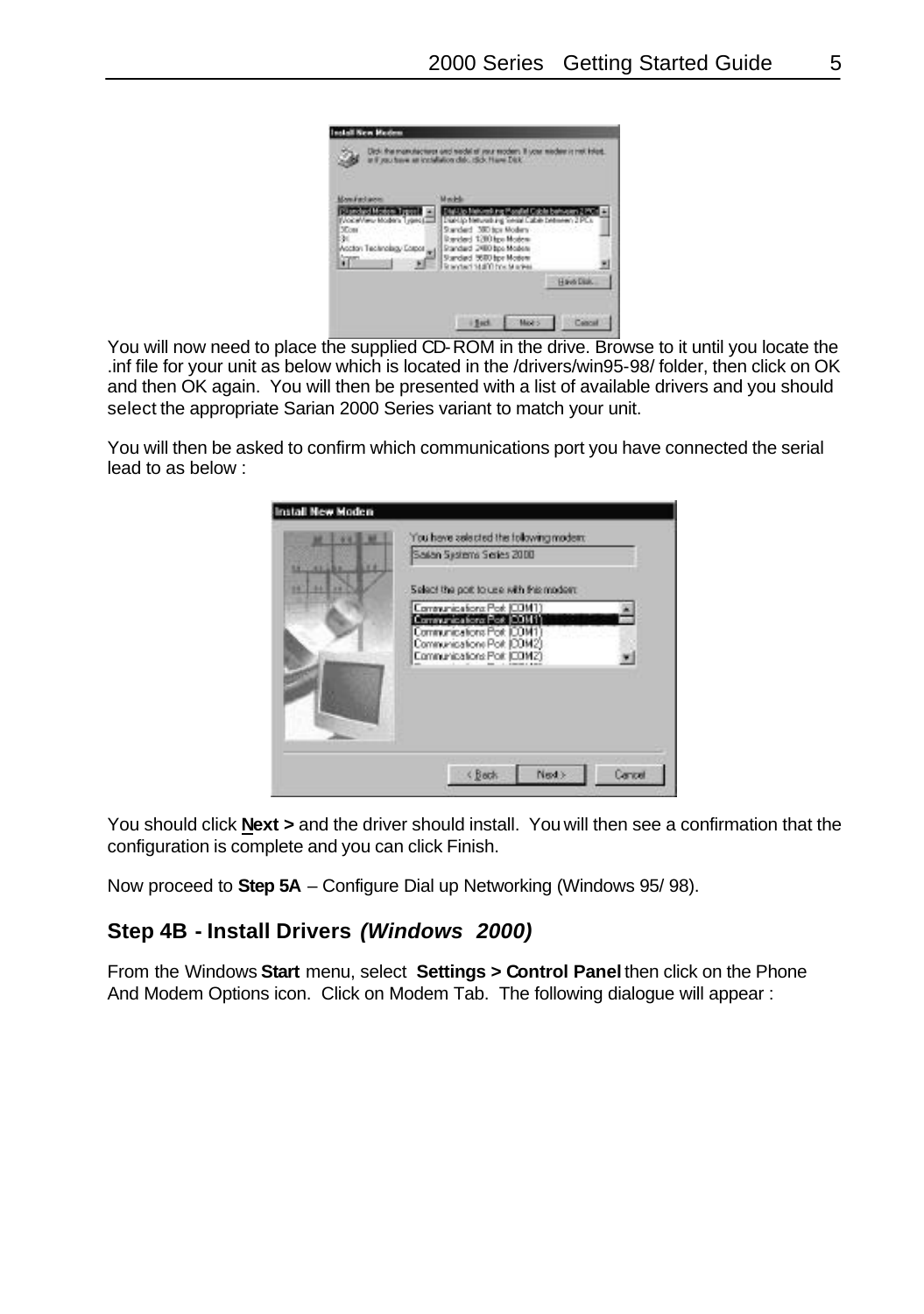| Diskrip Fisker Middell Advanced<br>The idowing poders are installed<br><b>Modest</b><br>Attached To:<br>@1.T.Win Madels CCM2<br>사회사회 전쟁 시험 지금 나서 있다.<br>Add in<br>Tienova<br>· Progettiviz | 인 제         |
|--------------------------------------------------------------------------------------------------------------------------------------------------------------------------------------------|-------------|
|                                                                                                                                                                                            |             |
|                                                                                                                                                                                            |             |
|                                                                                                                                                                                            |             |
|                                                                                                                                                                                            |             |
|                                                                                                                                                                                            |             |
|                                                                                                                                                                                            |             |
|                                                                                                                                                                                            |             |
|                                                                                                                                                                                            |             |
|                                                                                                                                                                                            |             |
|                                                                                                                                                                                            |             |
|                                                                                                                                                                                            |             |
|                                                                                                                                                                                            |             |
|                                                                                                                                                                                            |             |
|                                                                                                                                                                                            |             |
|                                                                                                                                                                                            |             |
|                                                                                                                                                                                            |             |
| äċ<br>Canad                                                                                                                                                                                | <b>Diet</b> |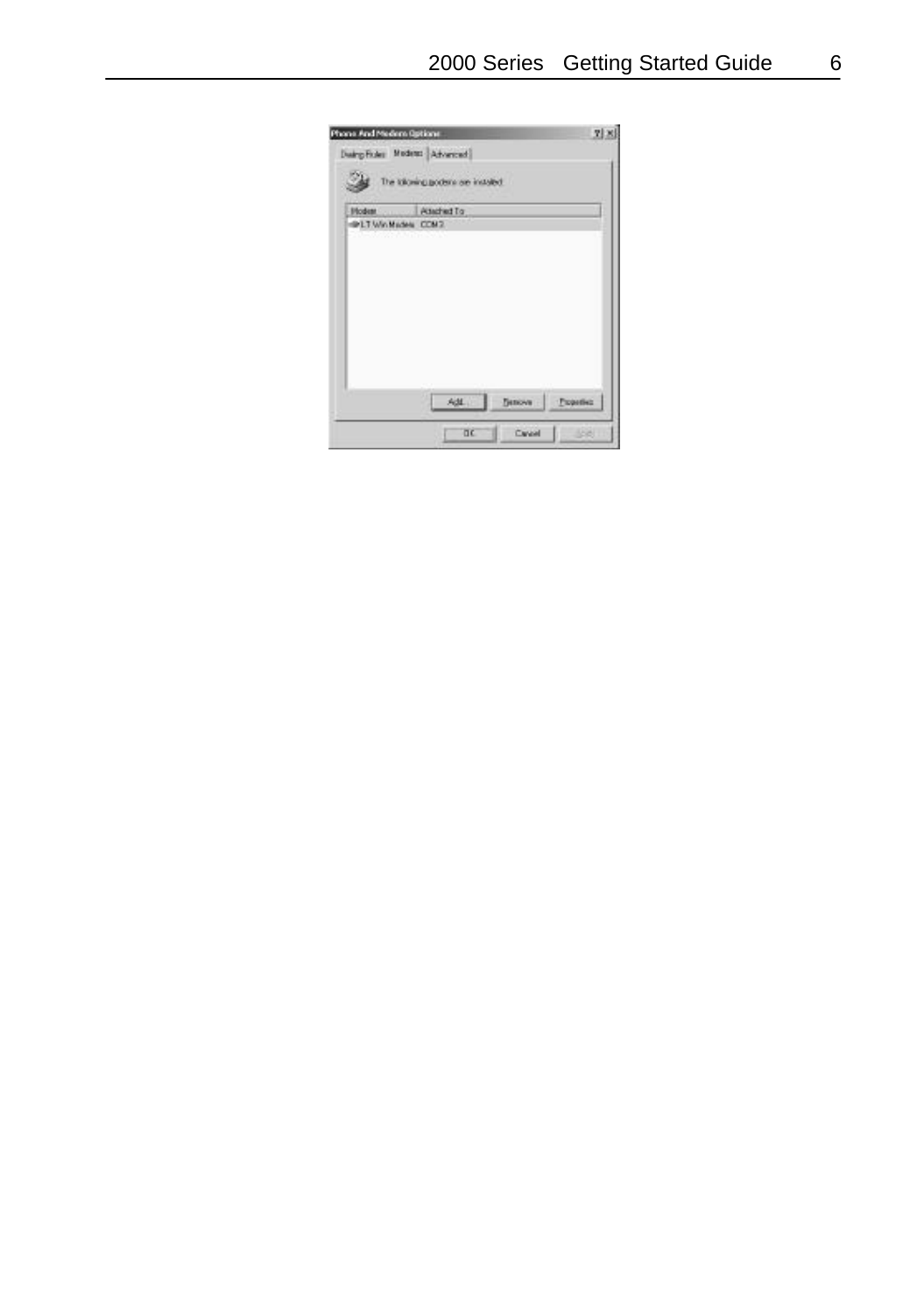Click Add.. then check "Don't detect my modem; I will select it from a list" as shown below, then click Next>



You will see the following dialogue asking you to select the appropriate device. Click **Have Disk…**

| Add/Toemave Hardware Interard               |                                                                                            |                |
|---------------------------------------------|--------------------------------------------------------------------------------------------|----------------|
| Install Hem Hodem                           |                                                                                            |                |
| have en installation disk, click Have Disk. | Select the manufactures and model of your workers. If your modern is not letect or if your |                |
| Manufacturer:                               | Modely:                                                                                    |                |
| 15 tandard Made<br>3Dom<br>ж                | Communications cable batween two computers.<br>Standard, 1200 bps Modern                   |                |
| house<br>Acet.<br>AgherChan                 | Standard 2400 bps Modern<br>Standard 9630 bpc Modern<br>Standard 14400 from Modern         |                |
|                                             | Standard 19700 km Modam                                                                    | <b>HaveDie</b> |
|                                             | (Ecoli<br>New y                                                                            | Cancel         |

You will now need to insert the CD-ROM which came with your unit and browse to the folder /drivers/win2000 then select Sarian .inf file there. The following dialogue will appear :

|        | Elick the nusrutacturer and model of your modern. If your modern is not listed.<br>or it you have an installation disk, click Have Disk. |                                                     |        |            |
|--------|------------------------------------------------------------------------------------------------------------------------------------------|-----------------------------------------------------|--------|------------|
| Models | Sarian Systems Swier 2000                                                                                                                |                                                     |        |            |
|        |                                                                                                                                          |                                                     |        | Have Disk. |
|        |                                                                                                                                          | <back< th=""><th>Need 5</th><th>Carcel</th></back<> | Need 5 | Carcel     |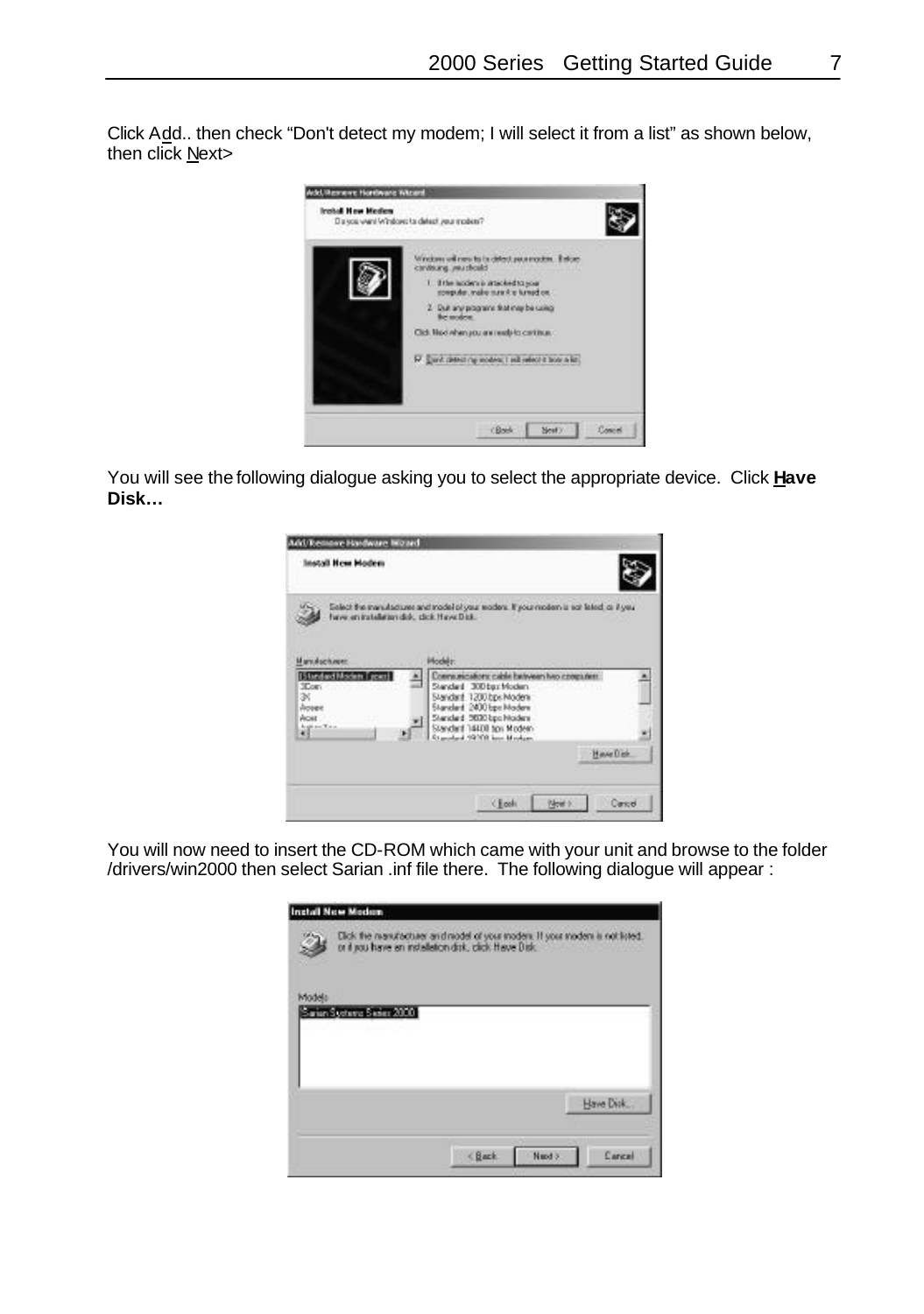Select the appropriate modem (e.g. Sarian Systems IR2140 ISDN Router), then click **Next>.** 

Either select the individual communications port you wish to connect your Sarian unit to or select **All Ports**



Click **Next>.** Answer Yes to the **"digital signature not found"** dialog box and then click **Finish**.

Now proceed to **Step 5B** – Configure Dial up Networking (Windows 2000).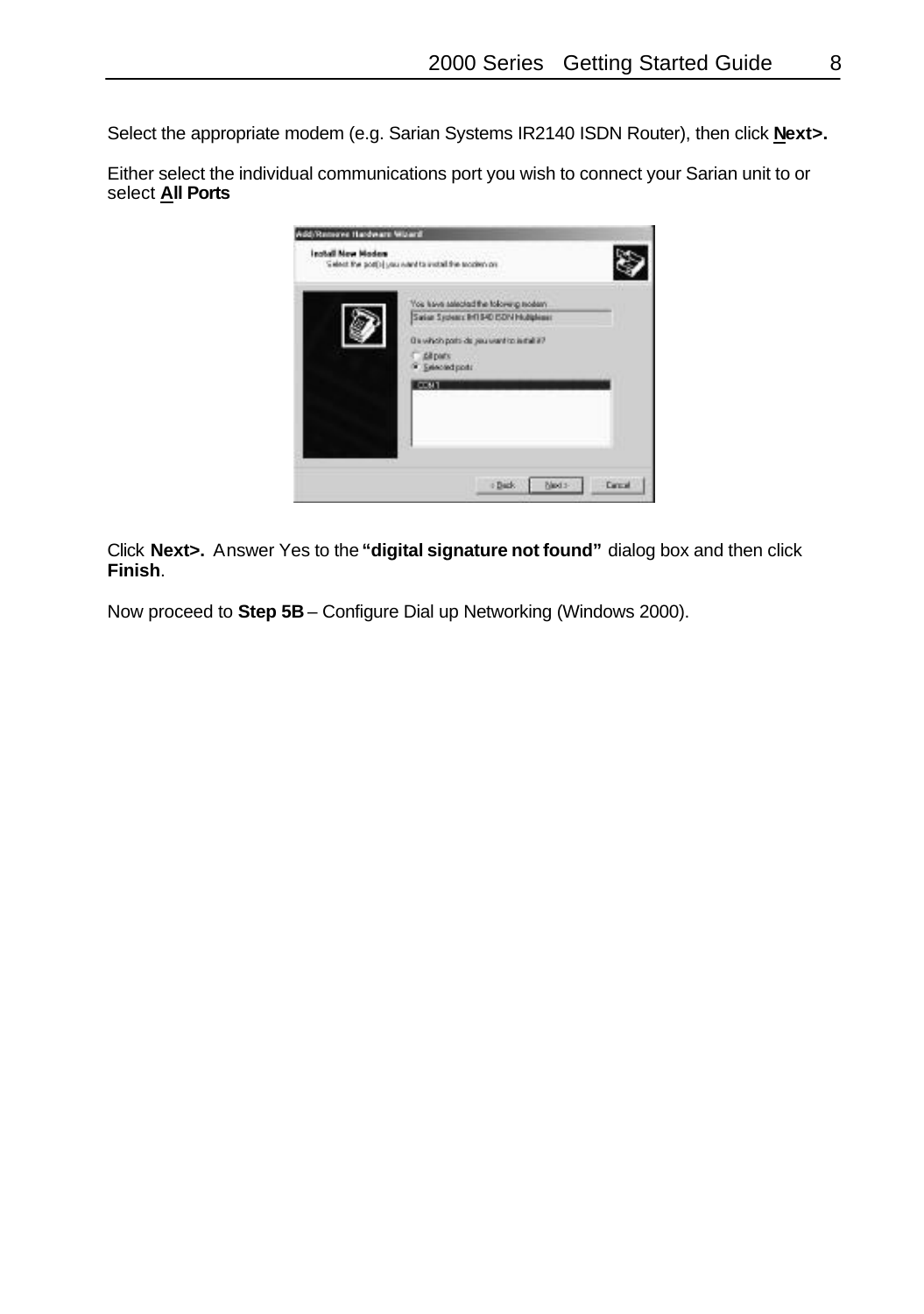### **Step 5A - Configure Dial Up Networking** *(Windows 95 / 98)*

From the windows desktop, double click on the 'My Computer' icon.*. Click on 'Dial -Up Networking* then *'Make New Connection'.* Type in *'My Sarian'* or some other meaningful phrase and select *'Sarian Systems Series 2000'* so that the screen looks like the one below :

| Type wnante for the computer you are dialing:<br>My Salare |  |
|------------------------------------------------------------|--|
| Select a gevice:<br>Sakan Sudenio Serieo 2000<br>Configure |  |
|                                                            |  |

Next, click on **CONFIGURE…** and ensure that the correct COM port (i.e. the one c onnected to PORT 0 of your unit) for your PC is selected on the **General** tab and that the maximum speed is selected as 115200. You screen will look as below :

| <b>Sanian Systems Series 2000 Properties</b> |            |        |
|----------------------------------------------|------------|--------|
| General Convection Dpeant                    |            |        |
| Sarion Systems Series 2000                   |            |        |
| Pat Communications Port (COM1) =             |            |        |
| Sin Art Work<br>® ÷                          | $-5.1771.$ |        |
| Maximum graved                               |            |        |
| 115200                                       |            |        |
| E twizmetermaned                             |            |        |
|                                              |            |        |
|                                              | OK.        | Cancel |

Now selec t the **Connections** tab and set the data format to 8 data bits, NO Parity and 1 stop bits like this :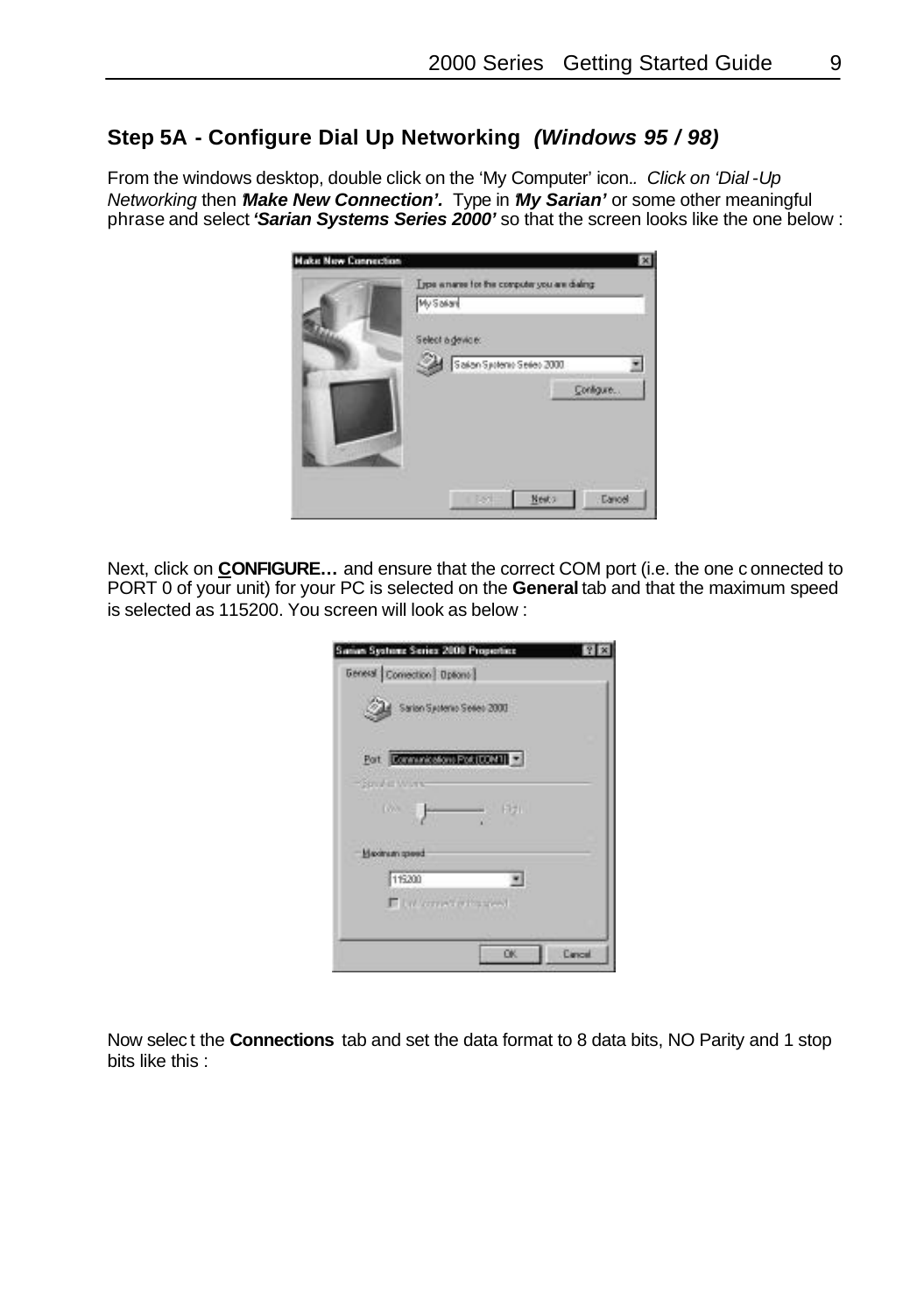|                  | - Entre etion preferences<br>Data bir <b>Brand</b> |       |
|------------------|----------------------------------------------------|-------|
| Paity.           | None                                               |       |
| $S$ lap biks $1$ |                                                    |       |
| Call preferences |                                                    |       |
|                  | El Secrito de conspeccio del ra-                   |       |
|                  | El Large de cel tro conscretivo de                 | secs. |
|                  | Discovered If Licens that I mint                   |       |

Click on **OK** to return to the **Make New Connection** dialogue and press **Next>.** Now type in 123 as the Telephone number and ensure the Area Code is blank, like this :

| <b>Make New Connection</b> | Type the phone random for the computer you went to call.<br><b>Mitskone nunber</b><br>Aprendonte: |        |
|----------------------------|---------------------------------------------------------------------------------------------------|--------|
|                            | na<br>Country or region code:<br>United Kingdom (44)<br><b>INSURANCE DE LA CONTENTION</b>         |        |
|                            | Ned)<br>(fash                                                                                     | Concel |

When you have done this, click **Next>.**

The next dialogue screen will confirm the completed connection. Press **Finish** to complete the configuration.

Before attempting to connect, check the Dial-Up networking properties by right clicking the newly created connection and selecting **Properties.** On the **General** tab, make sure that '**Use area code and Dialing Properties'** is *not* checked.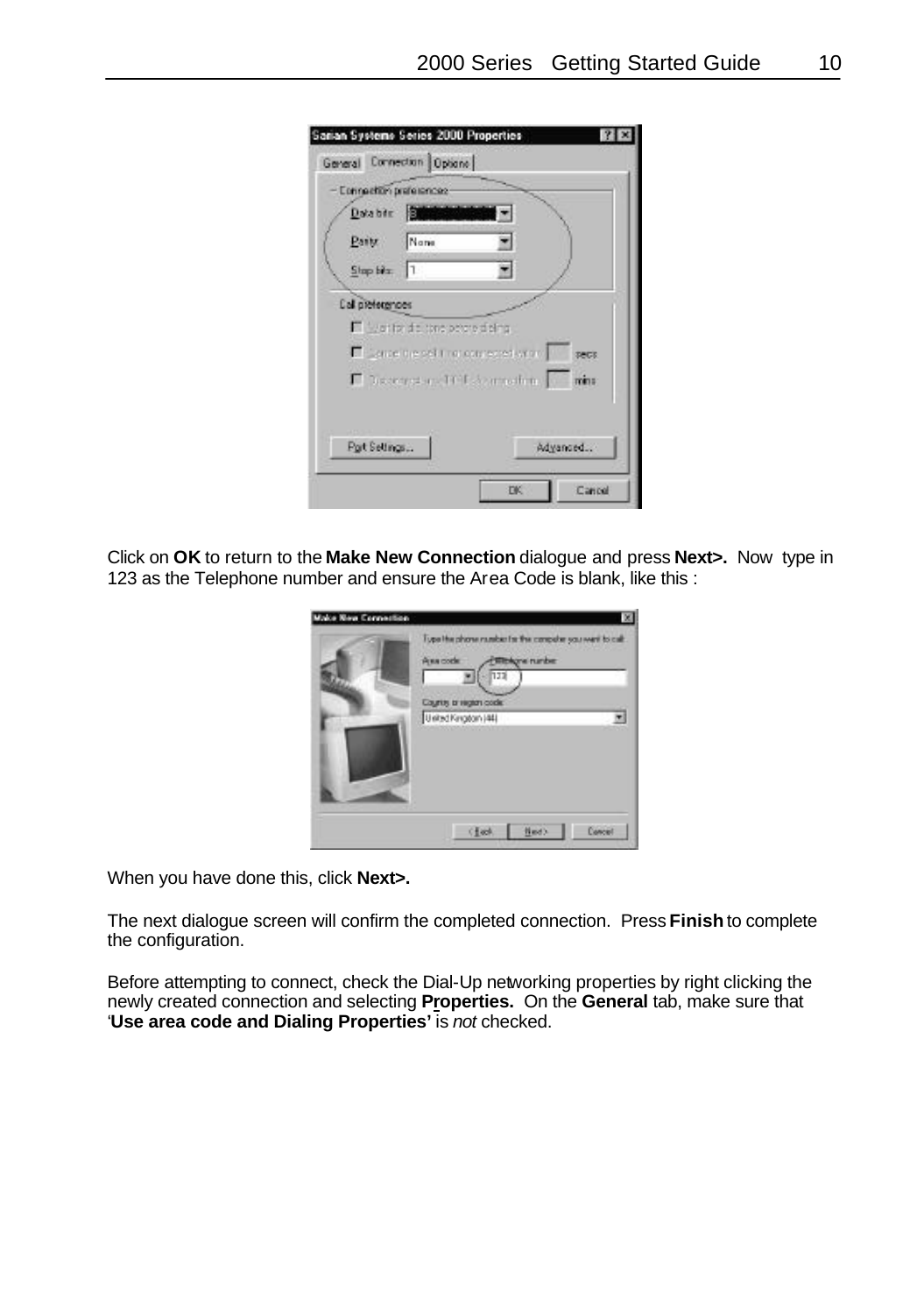| <b>Ny Sarian</b> |                                        |        |
|------------------|----------------------------------------|--------|
|                  | General Server Types Scripting Nutlink |        |
| <b>Ny Swien</b>  |                                        |        |
| Phone number     |                                        |        |
| Stor od E.       | Telephone number:                      |        |
|                  | $= 123$                                |        |
| <b>SAHRWAY</b>   |                                        |        |
| Umwd Kropani Hi  |                                        | 固      |
|                  | Use area code and Dialing Properties   |        |
| Connect using:   |                                        |        |
|                  |                                        |        |
|                  | Sarien Systems Senior 2000             |        |
|                  | Contigues.                             |        |
|                  |                                        |        |
|                  |                                        |        |
|                  |                                        |        |
|                  | <b>DK:</b>                             | Cancel |

Now select the '**Server Types'** tab and ensure that that all the boxes are unticked EXCEPT for TCP/IP as below :

| Type of Dial-Up Server                       |                 |  |
|----------------------------------------------|-----------------|--|
| PPP, Internet, Windows NT Server, Windows 98 |                 |  |
| Advanced options                             |                 |  |
| Log on to network                            |                 |  |
| Enable reflware compression                  |                 |  |
| Require encrypted password                   |                 |  |
| Require data encryption                      |                 |  |
| Record a log file for this connection        |                 |  |
| Allowed network protocols:-                  |                 |  |
| <b>NeBELI</b>                                |                 |  |
| IEX/SPX Competible                           |                 |  |
| <b>V TOPAP</b>                               | TCP/IP Settings |  |

Finally, click **OK** to close the dialogue box. You have now configured the Dial Up Networking and now will use the connection you just made to dial up the unit through the serial cable.

Click on the Dial Up Networking Connection you have just created and enter the User Name as '**username'** and the Password as '**password'** as shown below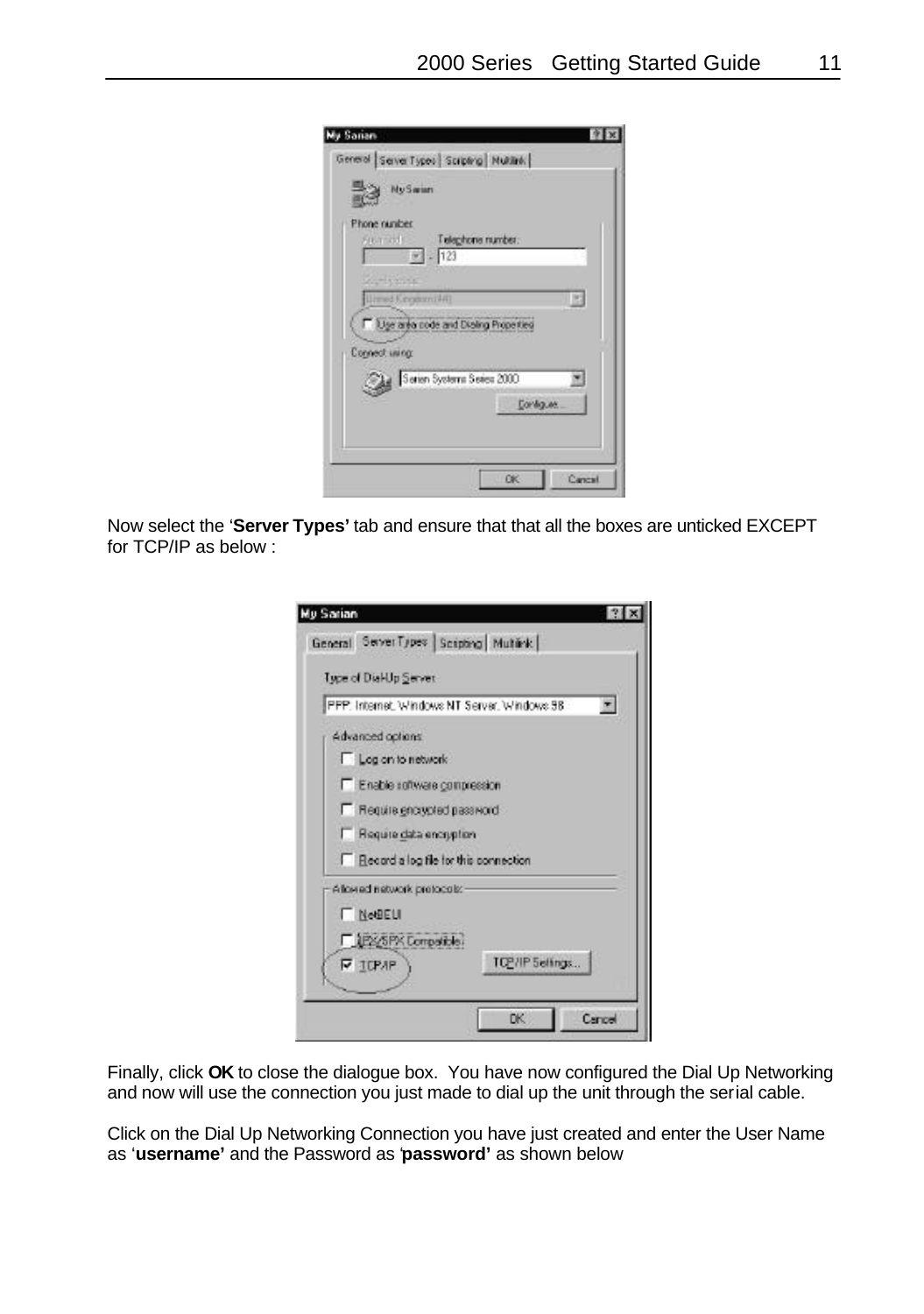|               | Type<br>here                                    |                                             |
|---------------|-------------------------------------------------|---------------------------------------------|
| usemame.      |                                                 |                                             |
| <b>karack</b> |                                                 |                                             |
|               |                                                 |                                             |
| 123           |                                                 |                                             |
|               |                                                 | <b>Cia Proprietori</b>                      |
|               | Connect                                         | Dancel                                      |
|               | <b>Connect To</b><br>My Sarian<br>Phone number: | password"<br>Save password<br>Now Locatory. |

Click the Connect button. You will see a series of status dialogues from Dialing … through Verifying User Name and Password … to Logging on to Network … then you should see the modem lights in the system tray (next to the clock):



You now have a connection between your PC and the Sarian unit, you now need to connect to the web based user interface to configure the unit.

Now proceed to **Step 6** – Connect to the Web Server.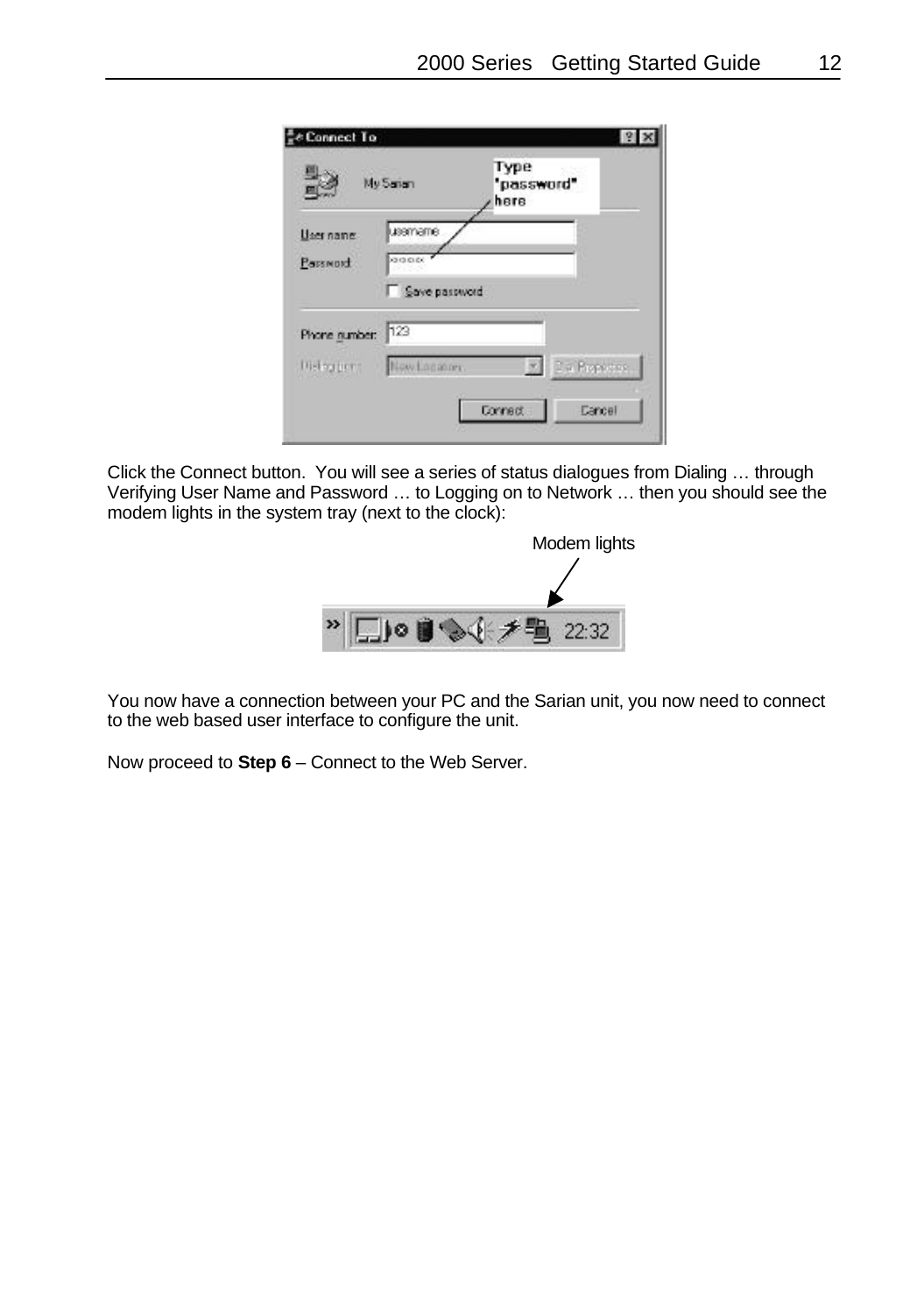## **Step 5B - Configure Dial Up Networking** *(Windows 2000)*

From the Windows menu, select **Settings** then click on the **Network and Dial-up Connections** icon, then on **Make New Connection**. Click **Next>** to start the Network Connection Wizard.

| Network Connection Wizard                                                                                                                                              |
|------------------------------------------------------------------------------------------------------------------------------------------------------------------------|
| <b>Network Connection Type</b><br>You can choose the type of network contraction you want to create, based on<br>your network configuration and your networking needs. |
| <sup>6</sup> Dial-up to private network<br>Connect using my phone line (modem or ISDN).                                                                                |
| <b>C</b> Dial-up to the Internet<br>Connect to the Internet using my phone line (modem or ISDN).                                                                       |
| C Connect to a private network through the Internet<br>Create a Virtual Private Network (VPN) connection or Tunnel' through the Internet                               |
| Accept incoming connections:<br>Let other computers connect to mine by phone line, the Internet, or direct cable.                                                      |
| C Connect directly to another computer<br>Connect using my safal, parallel, or initiated port.                                                                         |
| Next 5<br>Cancel<br><back< td=""></back<>                                                                                                                              |

Select **"Dial-up to private network"** and click **Next>.** Then select **'Modem - Sarian Systems (your com port)'** and click **Next>.** You will see the following dialogue :

| Mutwork Connection Wizard                 |                                                                                                                                                                                 |
|-------------------------------------------|---------------------------------------------------------------------------------------------------------------------------------------------------------------------------------|
| <b>Phone Number to Dial</b><br>connect to | You must openly the phone number of the computer or network you want to                                                                                                         |
| daling sales.                             | Type the phone number of the computer or network you are connecting to. If you went<br>your computer to determine automatically how to dial from different locations, check Use |
| even node                                 | Phone number:<br>123                                                                                                                                                            |
| Courtswegometer                           |                                                                                                                                                                                 |
|                                           | ×                                                                                                                                                                               |
| Use dialing Iules                         |                                                                                                                                                                                 |
|                                           | Cancel<br>x Back<br>New >                                                                                                                                                       |

Enter 123 as the phone number and ensure that **"Use dialing rules"** is **NOT** checked. Click **Next>.**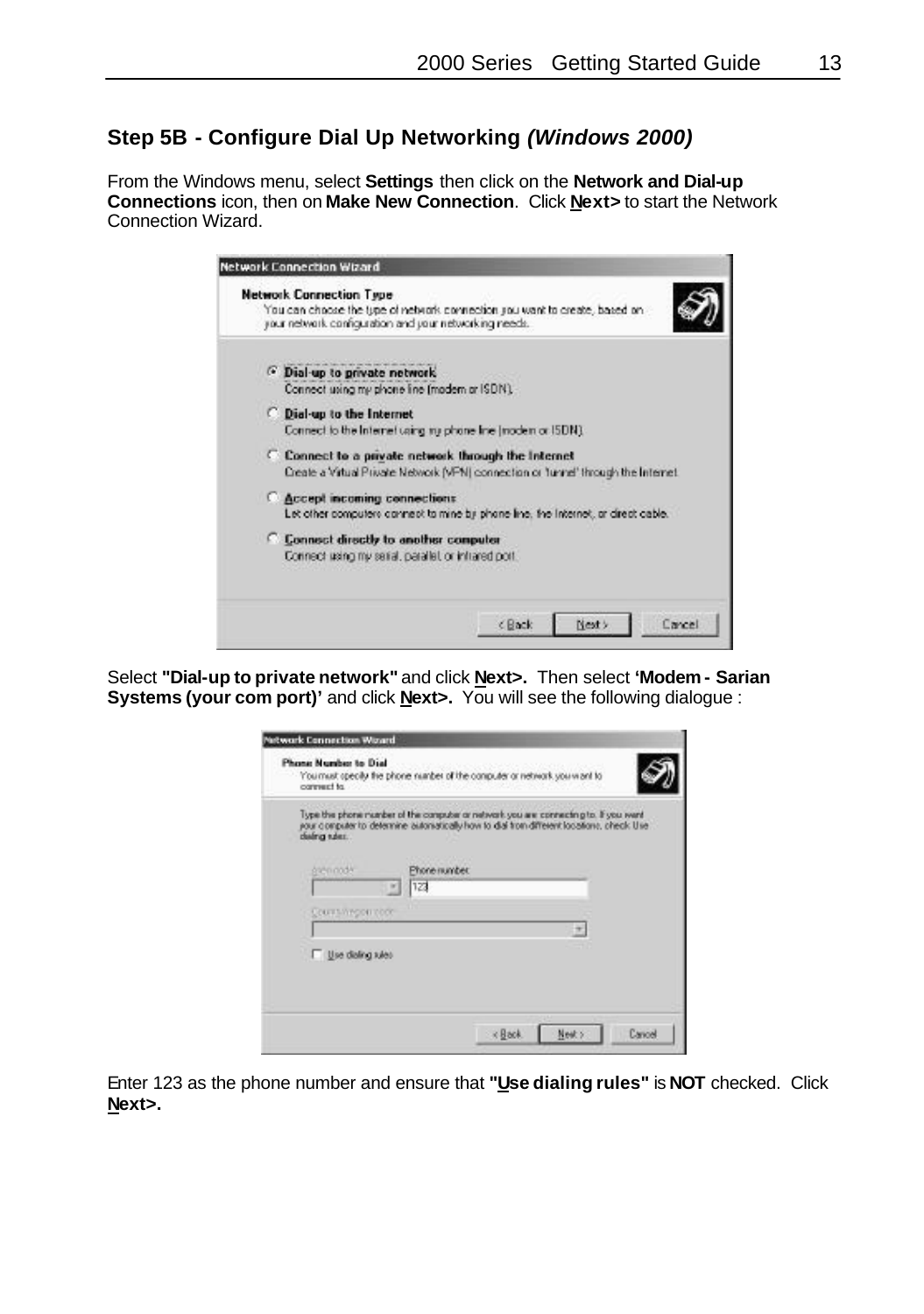Decide whether to create this connection for all users of your PC or just yourself and click **Next>.**

Give the connection a suitable name (e.g. "Sarian IR2140") and then click **Finish** to create the new connection.

Next, click on **properties**, and select the networking tab. You should have a dialogue like this:

| <b>Dial-sp Contenction</b>                                                                                                                            | 7 x                |                                                   |
|-------------------------------------------------------------------------------------------------------------------------------------------------------|--------------------|---------------------------------------------------|
| Benetal Options Security Networking Sharings                                                                                                          |                    |                                                   |
| Type of challep never Lamicalimp -                                                                                                                    |                    |                                                   |
| PPP. Windows 95/98/NT4/2000. Internet                                                                                                                 |                    |                                                   |
|                                                                                                                                                       | Satings            |                                                   |
|                                                                                                                                                       |                    |                                                   |
| Canposants checked are used by this consection                                                                                                        |                    |                                                   |
| T & NetBELl Protocol                                                                                                                                  |                    |                                                   |
| Intervet Protoco (TCP/IP)<br>1. Elle and Pinter Shaing for Microsoft Networks                                                                         | <b>PPP Settmen</b> | 图图                                                |
| <b>B</b> Clay to Nicesoft Networks                                                                                                                    |                    | Enotie LCP estampora                              |
|                                                                                                                                                       |                    | Englis colvere compression                        |
| <b>Fest</b><br>Univocal                                                                                                                               | Properti           | Negotiate quili-link for single link, connections |
|                                                                                                                                                       |                    | Carvel<br>近に                                      |
| December.                                                                                                                                             |                    |                                                   |
| Toyranisson Canto/Pritocol/InternetProtocol The detaut<br>wide area network protocol that provides communication.<br>agos dvera idecoveded relixable. |                    |                                                   |
|                                                                                                                                                       |                    |                                                   |
|                                                                                                                                                       | DE.<br>Carcul      |                                                   |

Ensure that the only component checked in the list is Internet Protocol (TCP/IP). Click the settings button and ensure that all of the PPP settings are un-checked. Now click the **General** tab. Select the **"Sarian Multiplexer"** and click **Configure**.

| Maximum speed (bps):           | 115200 |     |                 |  |
|--------------------------------|--------|-----|-----------------|--|
| Modern protocol                |        |     |                 |  |
| Herdwers features              |        |     |                 |  |
| F Enable hardmare flow pontrol |        |     |                 |  |
| F Enable modem error control   |        |     |                 |  |
| Enable modem compression       |        |     |                 |  |
| Individualism                  |        |     |                 |  |
| 5 Show terminel window         |        |     |                 |  |
| F Bin setps                    |        |     |                 |  |
|                                |        | Ed. | <b>HIGHTINE</b> |  |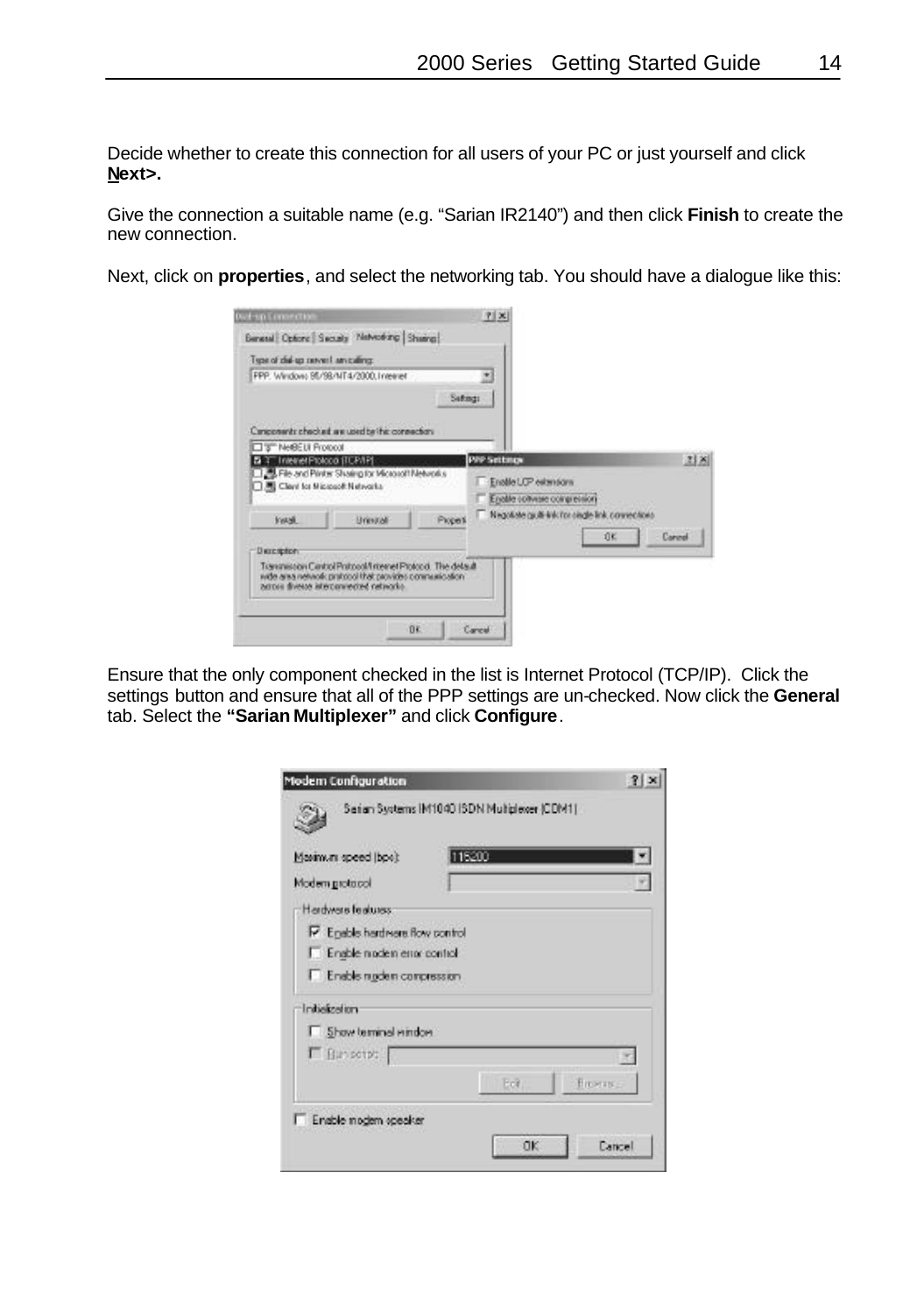Ensure the **"Maximum speed (bps)"** is set to **115200**, ensure that the only check box on this page ticked is that for the **"Enable Hardware flow control".** Click **OK** and click **OK** again.

You will now be asked to dial the connection you just made. Enter "**username**" in the user name field. Enter "**password**" in the password field (*case sensitive !*). Check the "**Save Password"** box and click **Dial**.

|                         | <b>Connect Dial-up Connection</b> | 2 X  |
|-------------------------|-----------------------------------|------|
|                         |                                   |      |
| User name:<br>Password: | Administrator<br>Save password    |      |
| Djal:                   | 123                               |      |
| Dial                    | Cancel<br>Properties              | Help |

Your PC should now connect to the Sarian router and you should see the modem lights icon appear in the system tray, like this :



Now proceed to Step 6 – Connect to the Web Server.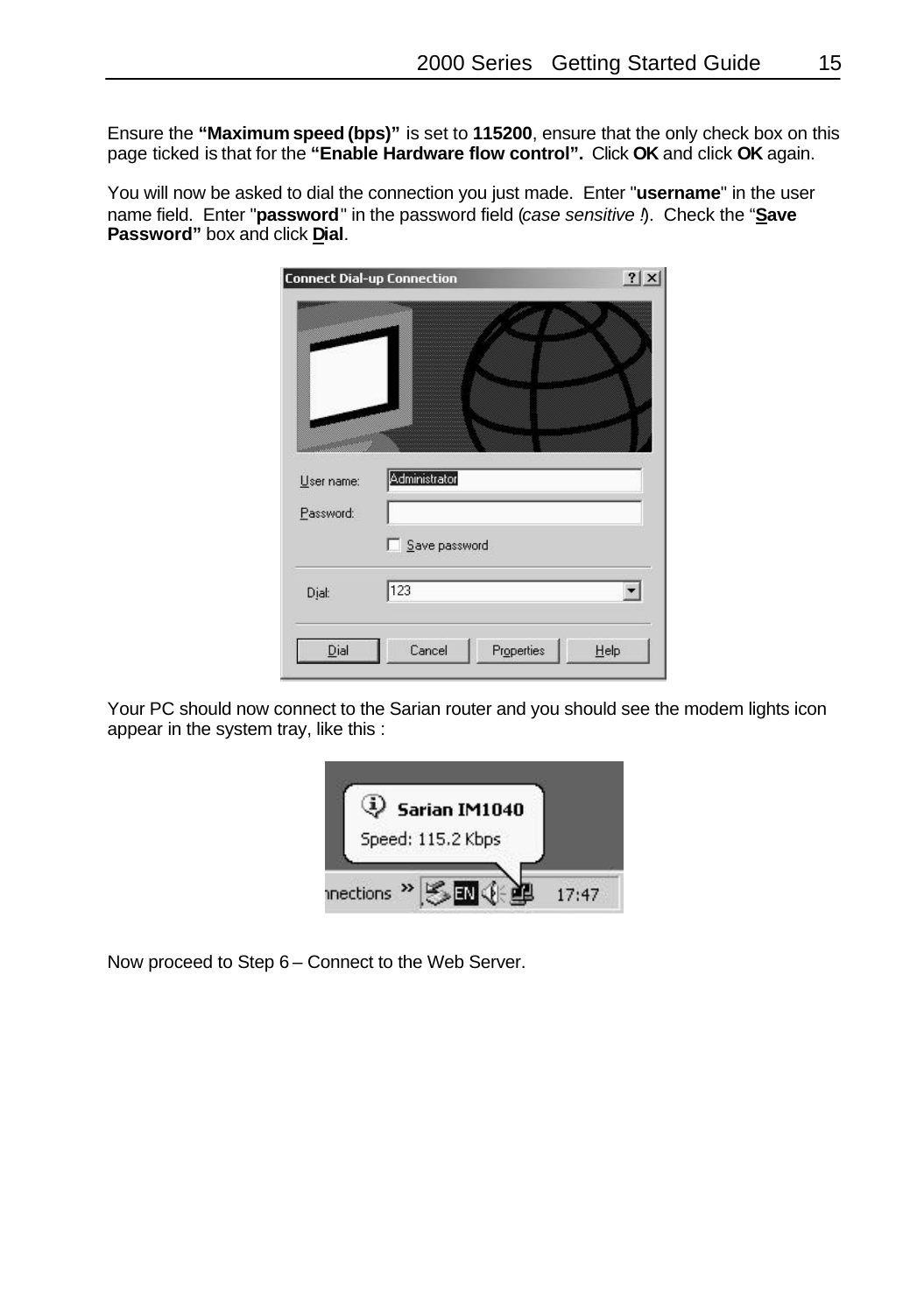### **Step 6 - Connect to the Web Server**

Start a web browser on your PC (Netscape Navigator or Internet Explorer 5.0 or greater). Point your web browser at **http://1.2.3.4**. You will see a login prompt from the unit's built in web server.

Type in the default username which is **'username'** and the default password which is **'password'**, then click on **Login**.

If everything is connected up properly, you will see the following configuration page :



You can now go on to set the individual settings for your Sarian unit using the web based interface. Most of the settings are straightforward, but if you are in any doubt, check the full documentation which came with your unit or contact Sarian Systems at the address below.